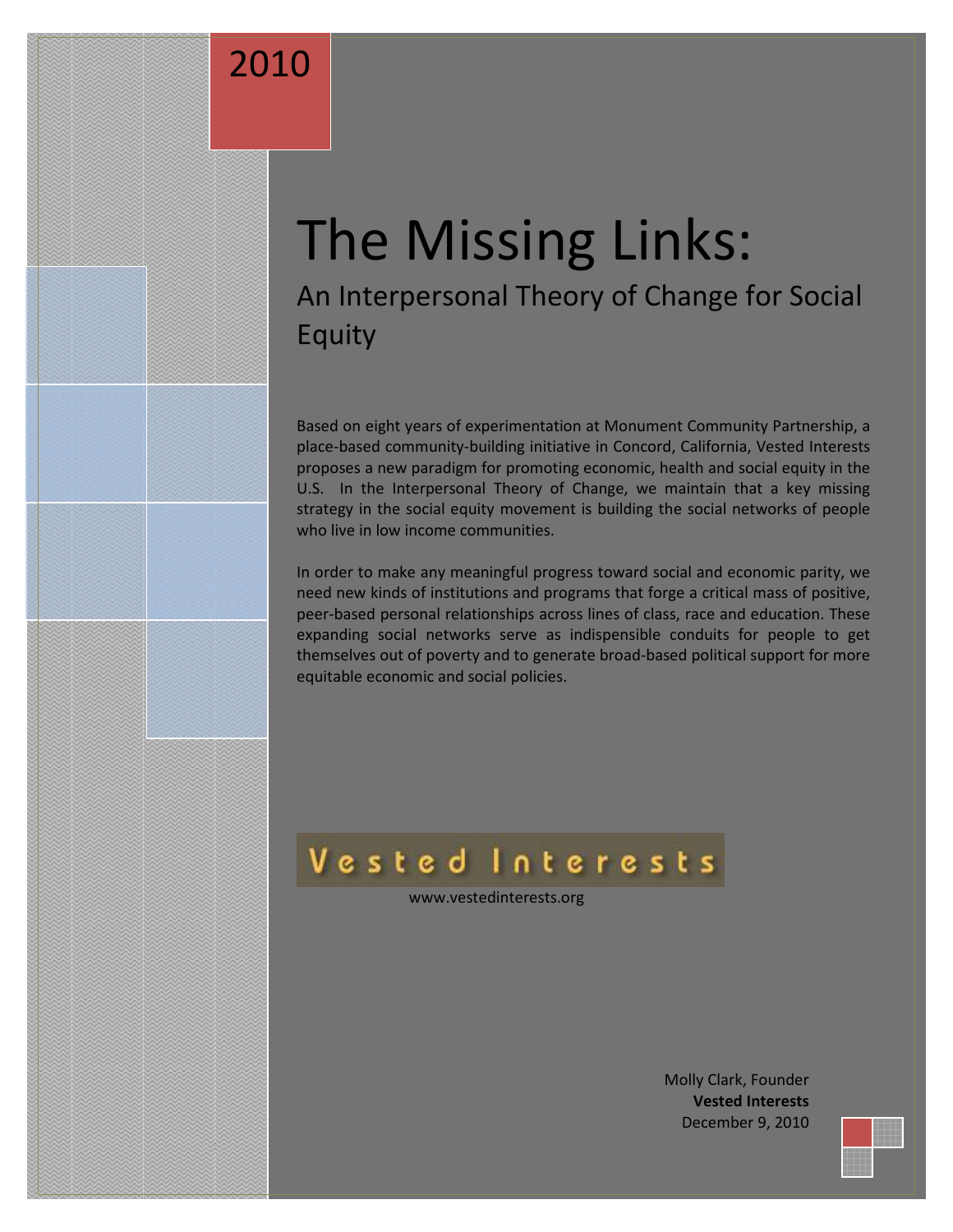**"**The Stanford sociologist Doug McAdam compared the Freedom Summer dropouts with the participants who stayed…. '*All* of the applicants—participants and withdrawals alike—emerge as highly committed, articulate supporters of the goals and values of the summer program,' he concluded. What mattered more was an applicant's **degree of personal connection** to the civil-rights movement.… [**P]articipants were far more likely than dropouts to have close friends who were also going to Mississippi. High-risk activism, McAdam concluded, is a 'strong-tie' phenomenon."** 

> --Malcolm Gladwell, *The New Yorker*, "Small Change: Why the Revolution Will Not Be Tweeted",

"[Though v]iews of gay marriage are strongly related to ideology. … Further analysis reveals that, when controlling for ideology, **those who know someone who is gay or lesbian are significantly more supportive of gay marriage than are those of the same political persuasion who do not personally know someone who is gay or lesbian."**

--Gallup Poll Results, May 29, 2009

**"To address social disparities, then, we must recognize that our connections matter much more than the color of our skin or the size of our wallets.** To address differences in education, health, or income, we must also address the personal connections of the people we are trying to help…. To reduce poverty, we should focus not merely on monetary transfers or even technical training; **we should help the poor form new relationships with other members of society. When we target the periphery of a network to help people reconnect, we help the whole fabric of society, not just disadvantaged individuals at the fringe."**

--Nicholas A. Christakis, MD, PhD and James H. Fowler, PhD, *Connected: The Surprising Power of Our Social Networks and How They Influence Our Lives*

Molly Clark, December 9, 2010

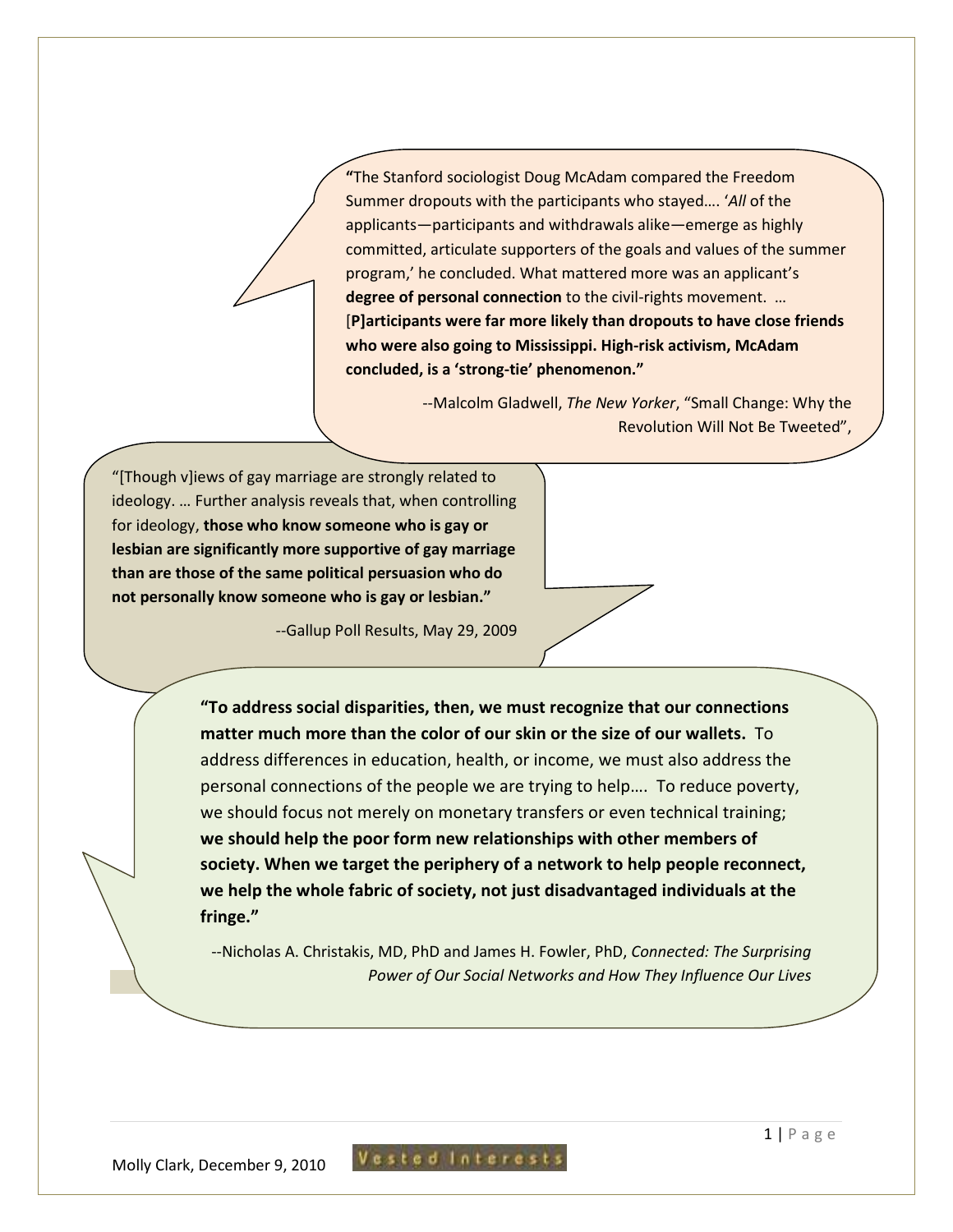#### **Introduction: One Link, a Thousand Connections**

From 2000 through 2008, I worked with two unusual organizations in Concord, California. Both Monument Community Partnership (MCP), a cross-sector community collaborative, and its sister organization, Monument Futures, a grassroots economic development center, focused on improving the health, economic opportunity and well-being of residents in the diverse low income Monument Corridor neighborhood. Starting in 2003 and 2004, when I became Executive Director of both organizations, a core group of us-- resident leaders and their coach, health care providers, city officials, a local business owner, and me--pursued an uncommon question: Is it possible to invent institutions that **build resilient social ties between low income residents and the broader community** and **model social equity**?

Why, you might ask, does society need such a thing? Here is a case in point. As a middle class, middleaged white woman from Marin County, I might have seemed like a dubious candidate for the job when I took the helm of Monument Futures, which started as a day labor center. Like many of my peers, I used to feel vaguely uneasy when I would drive by the Latino men standing on the streets looking for work. Though I had consulted in the Monument community and worked with MCP and its resident leadership for several years, in 2003 I knew little about immigration policy, nothing at all about day labor, and spoke no Spanish. The workers who used the Center were no less puzzled about me: who I was, where I came from, and what on earth motivated me to do this work. We were from different worlds.

As it turned out, we did each other a lot of good precisely *because* we were from different worlds. Our interests converged in trying to create Monument Futures. They wanted jobs; I wanted to be professionally successful. They wanted a clean, decent place to wait for work and some training programs; I wanted day laborers and other marginalized residents to be included as a valued part of our community. So our goals, while not exactly the same, overlapped. For either of us to succeed, we both had to succeed. They provided connections, information and ideas I could not have come up with. I provided a conduit to people, information and public goods of a larger community that had been closed off to them. So from the outset, we had to negotiate, cooperate, critique and support each other to get what we each wanted.

Oddly enough, we succeeded. And over the next five years of trial and error, our two worlds started to merge, not just professionally, but personally. Some of these individuals are among my most cherished friends. And as *our* connections deepened over time, our social networks also began to merge. The fact of our relationship began to ripple through these networks, to varying degrees changing the terms of inclusion and social norms of decision-makers and others in Concord and Contra Costa County, but also Marin County, Ohio, Boston, Mexico, Guatemala, Peru, Argentina, maybe even Ghana.

In the absence of a Monument Community Partnership or Monument Futures, where we intentionally and consistently forged social ties and restructured social relationships, this would never have happened. It doesn't happen through most charities, community organizing, or workplaces, which more often than not inadvertently reinforce social hierarchies and inequitable social constructs. This is why we in the social equity movement must make it our business to build social networks that reconnect the people in poor communities with the rest of society.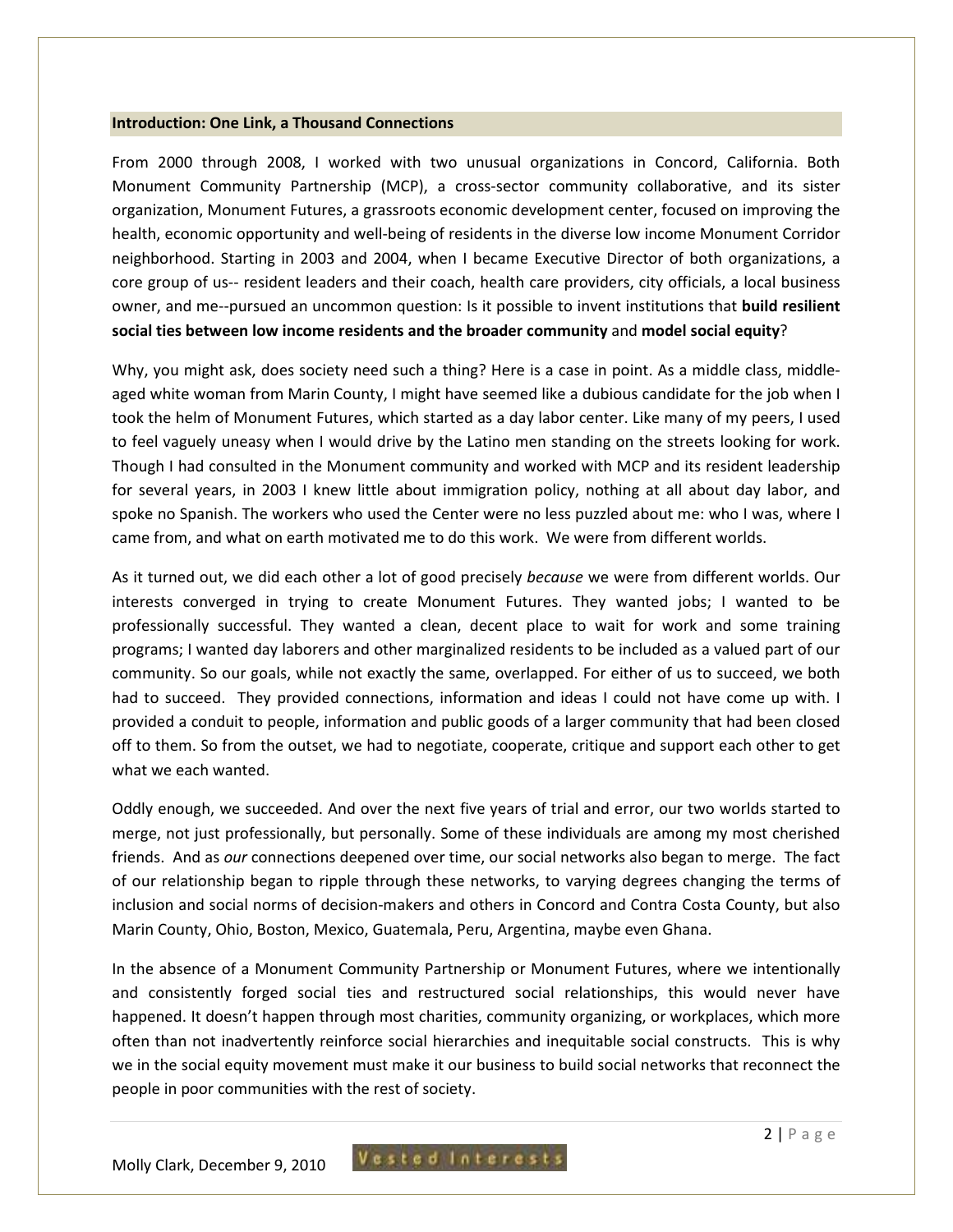#### **Wanted: A Few Strong Ties**

Economies and societies are not machines. They are more like living organisms. Individuals do not act in isolation, but affect each other in complex ways.

#### --Paul Ormerod, *Butterfly Economics*

In a recent article in the *The New Yorker<sup>i</sup>* , Malcolm Gladwell challenges claims that "the new tools of social media have reinvented social activism." He contrasts examples of the social media-based "revolution" with what he calls the "high risk activism" of the civil rights movement in the 1950's and 1960's. He points to the Freedom Summer Project of 1964, when thousands of highly committed activists, black and white, were willing to risk arrest, careers, even their lives, for their common values. It is this kind of activism, Gladwell says, that drives real social revolutions. And what motivates people to take such risks for one another? Personal relationships. Not Facebook "friends," but people you know, trust, feel accountable to, and are dependent on. <sup>ii</sup> In short, it is the level of empathy triggered only by personal connection that fuels determined, concerted, risk-taking commitment to fairness.

Which brings us to an important problem for today's social equity movement and the effort reverse the wealth gap and related inequities: There are not enough personal bonds that link poor<sup>iii</sup> and better-off communities to galvanize meaningful change and the political will for social equity. More than at any time in recent history, there is a gaping *social* divide between the poor and everyone else. This is different from the wealth disparities of the Gilded Age and early 1900's, when most Americans were industrial workers or farmers. During the Great Depression, their identity of interest as voters translated into popular support for New Deal reforms and subsequent legislation. Today, despite the Great Recession, the majority of Americans consider themselves middle class, and align themselves more with the interests of the rich than those of the poor. Low income communities have become increasingly culturally or geographically isolated from the broader community, in what John Kenneth Galbraith has dubbed a "semi-permanent underclass."  $\mu$  In addition, many of us who are middle class have been so for two or more generations. This may inspire nostalgia for a "simpler" time, but not visceral identification with grandparents, parents, friends or neighbors who had to struggle to get by.

This critical loss of social capital may be the biggest barrier we face in the effort to advance social equity in the U.S. If, as public health researchers Richard Wilkinson and Kate Pickett<sup>v</sup> maintain, inequality and low social status are root causes of poor health and other social problems, it is the *social segregation* of low income residents that perpetuates and exacerbates their inequality. In the absence of social ties that trigger friendship, empathy and interdependencies, poor and better-off people will never be willing to risk much for each other.

That is why the first and most far-reaching step we can take toward social equity is to forge *peer-based* relationships—friendships and other social ties of mutual trust and interdependency--between low income residents and people who vote and control resources.

In the diverse, low income Monument neighborhood of Concord, California, this is precisely what we did. A core group of us who were brought together through Monument Community Partnership

Vested Interests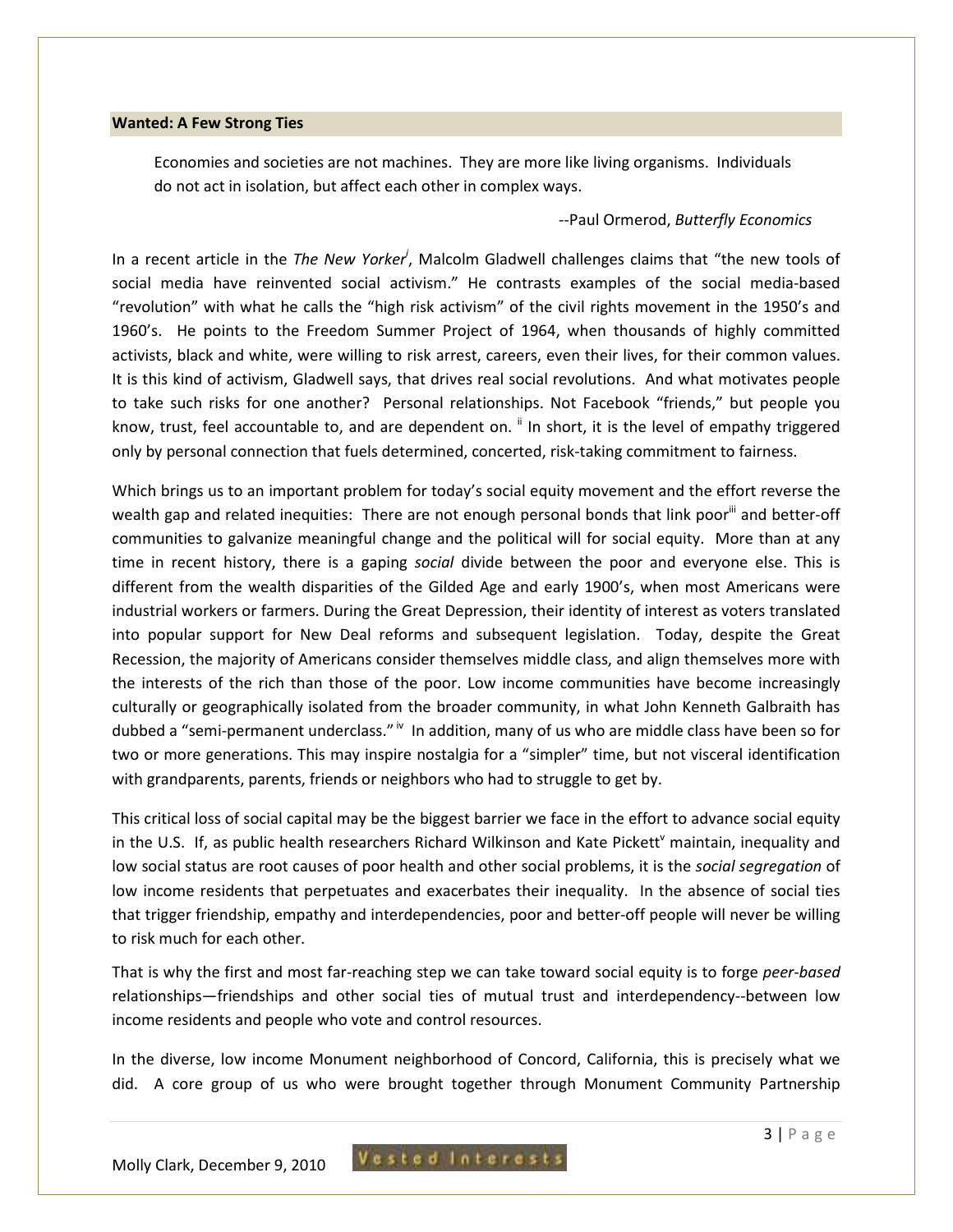became convinced that interpersonal relationships and social networks were key to achieving community transformation and meaningful social equity.

In the process, we found we had to create or recreate new instruments and institutions to do this unusual kind of work. These were **Neighborhood Action Teams (NATs)**, a team-based community engagement model that linked residents with each other; **Monument Community Partnership**, a community-driven collaborative that linked residents, government agencies and social services; and **Monument Futures**, a grassroots economic development center that linked day laborers and other marginalized residents with the broader community to create economic opportunity.

Over the course of eight years of intensive experimentation and development of these social networkbased models, what happened was striking. By focusing *first* on intentionally rebuilding the community's *social* infrastructure—social ties both *within* the community and *across barriers of class, race and education*—we accelerated changes in the neighborhood's physical infrastructure, aligned resources to better fit residents' goals and circumstances, and began to broaden support for social policies that served *everybody's* interests. As importantly, **these expanding, resilient social networks became conduits that** *directly* **improved the opportunities of residents, increased their social status, and changed social norms in ways that had impact in the broader community.** 

Based on this experience, as well as other notable social capital-based equity models, vi Vested Interests developed the **Interpersonal Theory of Change** for community-building and social equity. The first section outlines the rationale and key elements of the theory. This is followed by a brief overview of the three institutions we created that put this theory into action. We end with a call to action to others in the social equity movement to incorporate models that build social networks and accelerate the pace of social change.

#### **The Vested Interests Interpersonal Theory of Change**

**Vested Interests** is a new social venture that focuses on building the social networks, the problemsolving capacities, and the social status of people who live in low income communities. This creates the fertile social conditions essential for other social equity programs and policy change efforts to take root and flourish, accelerating progress toward a more equitable, cohesive and sustainable society.

The Vested Interests **Interpersonal Theory of Change** begins with and is rooted in the development of social networks and peer-based relationships over time, both **among residents of low income communities** and **between low income and better-off communities**. Social capital is critical to the social equity movement in at least two ways:

Social Capital as an Outcome: As social animals, interpersonal bonds and trust-based relationships are as critical to human survival as air, food, water and shelter. A number of studies have shown that people fail to thrive in the absence of trust-based relationships and strong community ties.<sup>vii</sup> In addition, social networks are the conduits by which we get most of our information, even most of our job and business opportunities.<sup>viii</sup>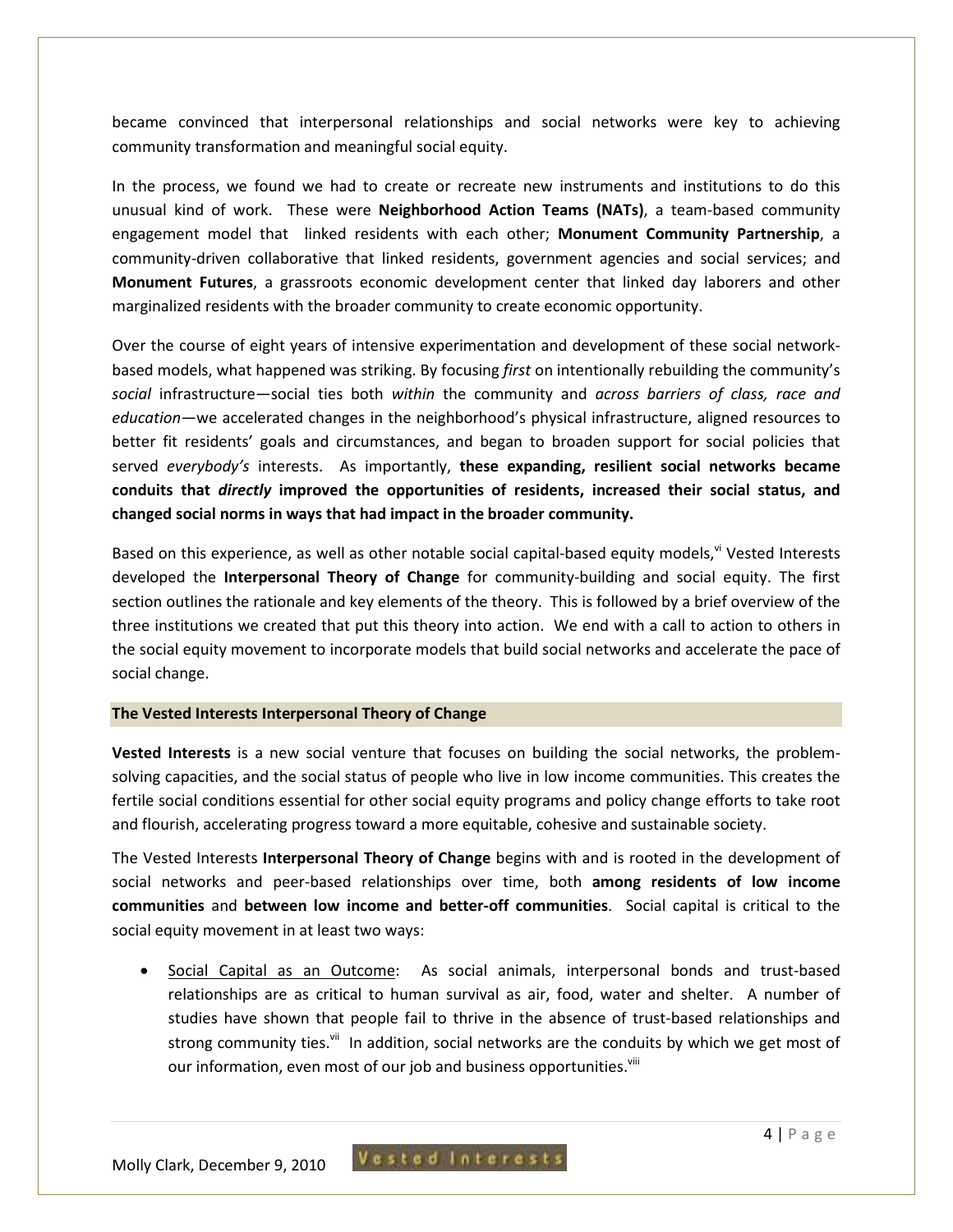• Social Capital as a Means to Other Ends: As Malcolm Gladwell's article illustrates, social bonds, trust and identity of interest are fundamental to achieving other social, economic and political aims. In civic and political life, people support policies and practices that are in the interest of the group or groups they most strongly identify with. To build broad-based political will for equitable policies, we need to forge the social links that create an identity of interest between poor and better-off people.<sup>ix</sup>

The Interpersonal Theory of Change deploys and integrates three strategies: Expanding social networks; fostering coordinated, strategic community action; and changing inequitable policies. A graphic of this model would look something like this:



 Grounded in an increasingly broad and resilient **social infrastructure**, these strategies create a selfreinforcing dynamic:

- Peer-based relationships and identity of interest are built between people who otherwise would not normally meet or work together;
- The shared goals produced by ever-broader constituencies catalyze coordinated social action;
- Political will for equitable policies is built on a *consensual* rather than *coercive* basis, increasing the chance that policies will increase social cohesion, not social and political divisiveness.

In the Interpersonal Theory of Social Change, each of these three strategies entails its own activities and outcomes that are inter-dependent with the other two strategies.

Vested Interest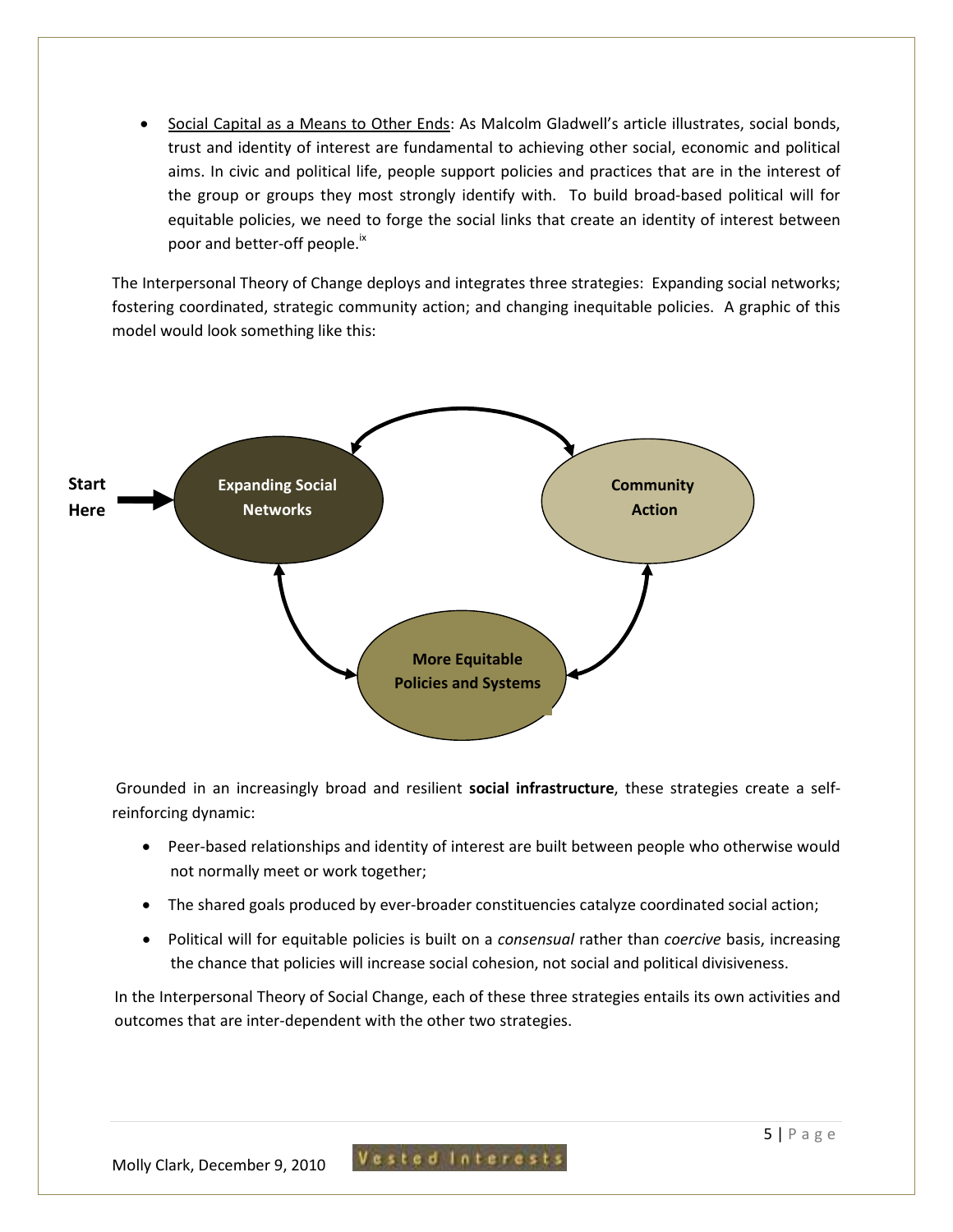### *Expanding social networks*

This strategy pays focused attention to **social connectedness and interpersonal dynamics** *within* **low income communities and** *between* **low income and better-off groups**. Our model expands and strengthens both "strong" and "weak" social bonds, which play different, but equally vital roles in a thriving, healthy community:

- "*Strong ties" or "bonding social capital"* are relationships within affinity groups—tight-knit bonds of mutual support and mutual accountability, such as those which provide social collateral in peer loan groups in developing countries.
- *"Weak ties" or "bridging social capital"* are relationships between affinity groups—looser social connections through which we get most of our information, jobs and business opportunities, such as most of our contacts in Facebook or LinkedIn.

The Expanding Social Networks strategy translates social equity from an abstract concept into practical human interaction. This strategy more resembles Community Group Therapy than it does familiar service provision or policy change models. It requires that *all* participants—not just low income people—modify attitudes and behaviors that perpetuate inequity. It entails three primary activities:

- $\triangleright$  Actively identifying and recruiting low income residents and other stakeholders around common interests;
- $\triangleright$  Creating forums that connect people across lines of class, race, education, culture, profession, religious affiliation, political ideology or other social barriers; and
- $\triangleright$  Facilitating, mediating and trouble-shooting the inevitable conflicts and misunderstandings that arise.

Standard evaluation methods do not capture the development of social networks, the capacities they create, or the impact they have. So the Expanding Social Network strategy requires new evaluation methods and non-traditional measures of success<sup>x</sup>. Some key evaluation questions include:

- 1. Are relationships and social networks being expanded and strengthened both *within* the community and *across* lines of class, race and other social barriers?
- 2. Are these relationships translating into more resilient social ties and friendships that have a life of their own outside of specific projects or programs?
- 3. Are people using these new connections *reciprocallyxi* for personal, career or community benefit?
- 4. To what extent are expanding social networks producing a "multiplier effect," such as increasing the social status of low income residents in the broader community, creating career or business contacts, or changing voting behaviors?

## *Community Action:*

Strong social networks and relationships alone do not solve all social problems. But they lay essential groundwork to make any problem solvable through coordinated, strategic community action. Reciprocally, joint action to achieve common goals can act as a powerful vehicle to build social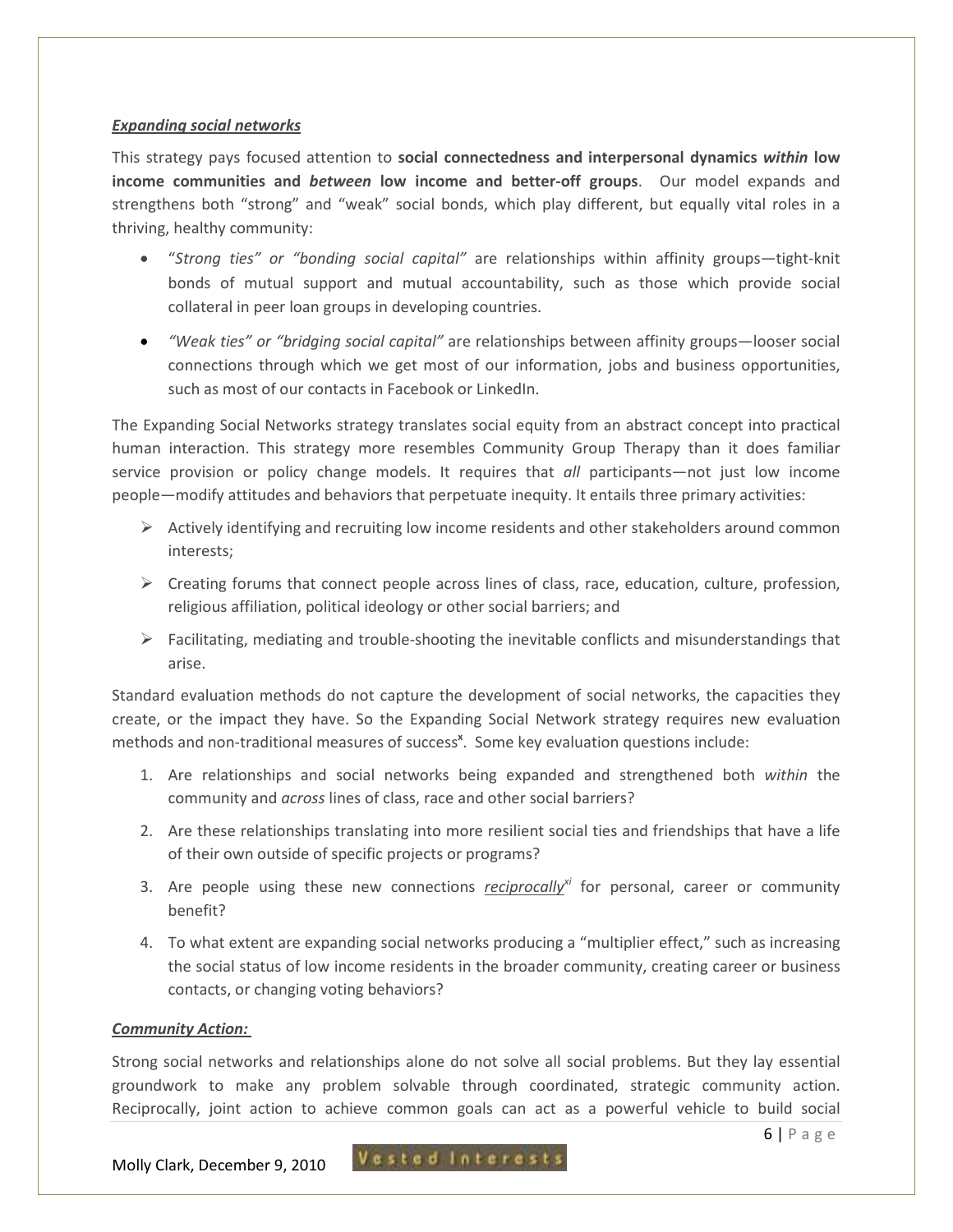relationships and create professional opportunities for low income and other participants. Used strategically, cross-class social action can deliver practical results on a more solid foundation *and* influence the connectedness and social norms of all participants in positive ways.

To create interpersonal connections, community action can be almost anything that residents and their supporters set as a priority. In the Interpersonal Theory of Change model, it is only essential that all participants *work together as peers* not only toward a concrete goal (like the clean-up of a park, or advocacy for a Joint Use policy) but also with the intention of building relationships.

In this light, success measures must include not only the achievement of a tangible community improvement or better public policy, but the broader impact on social networks and the community. Such evaluation questions might be:

- 1. Was the campaign, project or program conducted in a way that *modeled social equity* and *increased the social status of residents*?
- 2. Did the community action create peer-based social bonds and improve the ability of all participants to cooperate and collaborate with each other?
- 3. Do these actions and participants have continuity, changing the narrative the perception and self-perception—of the community, and developing a shared positive history over time?

## *More Equitable Policies and Social Systems:*

Policy and systems change play a critical role in promoting social equity. They are not, however, ends in themselves. Without a solid constituency that ensures their appropriateness and assures their implementation, policies can be ineffective. Systemic changes are only valuable to the extent that they promote an expanding "virtuous cycle" of social cohesion, increased economic opportunity and improved well-being for society.

Therefore, success measures of policy change should include not only whether a specific policy or systems change is adopted, but address questions like this:

- 1. What role did social connections play in building cross-constituent support for the policy? Is there evidence that social ties are translating into broader support for equity?
- 2. Does the new policy provide a platform for improved community action? If so, how is that platform being used?
- 3. Is the policy increasing social cohesion? If so, how is that affecting social networks, community action and other policy change?

#### **Why We Need New Institutions to Build Social Networks and Model Social Equity**

At a recent meeting, I was talking to a fellow social equity professional who works in the field of grassroots economic development. We were discussing how they might increase utilization of some of their programs by low income residents. My suggestion was: Why not just ask residents what they want, as most businesses do with their customers? She replied, "But…how would they know what to ask for?"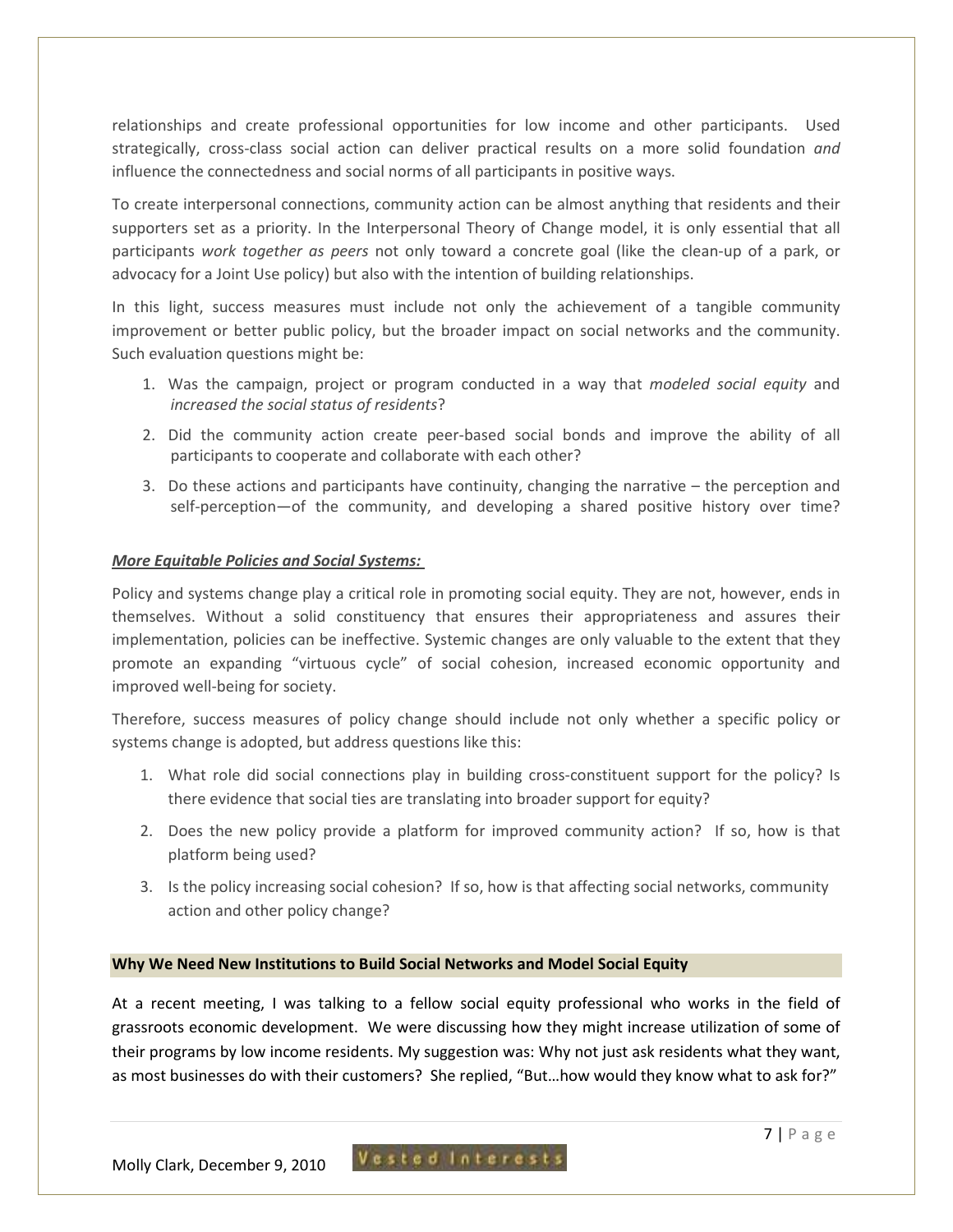This was no dumb question. However, it does reveal how profoundly even we well-meaning progressives are separated from the very people whom we *must* cooperate with in order to change anything. After all, where *can* low income and better-off people have a meaningful exchange of information and ideas, when we have lived so separately for so long that our frames of reference have little overlap? Where do we even start to knit back together ties that have become so unraveled? How do we develop the shared context, experience, information and vocabularies that we need to cooperate and move forward? And if *we* can't figure this out, who else even *wants* to?

After all these decades, the social isolation between those who are poor and those who are better-off has become self-perpetuating. In its community-building efforts, the social equity movement has invested a great of time and money in rebuilding the resource and physical infrastructures of low income communities. What is largely missing are institutions that have the mandate and capacity to strengthen and expand *the social infrastructure* that connects low income residents within and beyond the confines of a marginalized community.

It may seem like there are many institutions that fulfill this role. However, most existing institutions and instruments are structured in ways that limit their capacity to build meaningful, positive social ties on the basis of equality. For example,

- Most social services and training programs work with individuals, with little attention to social networks.
- Professional codes of ethics often maintain "boundaries" between service providers and clients, reinforcing a social hierarchy with professionals at the top and "clients" at the bottom.
- Institutions such as the YMCA or faith groups often build social relationships within affinity groups, but seldom explicitly expand social networks across class.
- Organizing to oppose egregious injustice is often a critical first step to shake up the status quo. However, used in isolation, it is a model that can also further entrench bias on all sides; reinforce perceptions that quality of life is a zero sum game; and obstruct, rather than foster the development of trust, empathy and identity of interest among people with diverse perspectives.

Putnam has pointed out that in the past, people created institutions with the explicit goal of reweaving social and civic ties. In the early 1900's, sports leagues, service clubs like Rotary or Kiwanis, Girl Scouts and Boy Scouts, YMCA and similar institutions, alongside faith communities and public schools, emerged as vehicles to build community in an increasingly industrialized world. While some of these still exist, as society has become more stratified and the poor more socially or geographically marginalized, many of these institutions have become equally stratified or irrelevant in terms of building cross-class cohesion. As a result, while they may foster community within the boundaries of class, few serve the bridging function they once might have.

Therefore, **we need to create programs and institutions that focus on personal relationships as an integral part of social equity activism***.* **This represents one of the great un-mined opportunities of community-building efforts and the equity movement as a whole.**

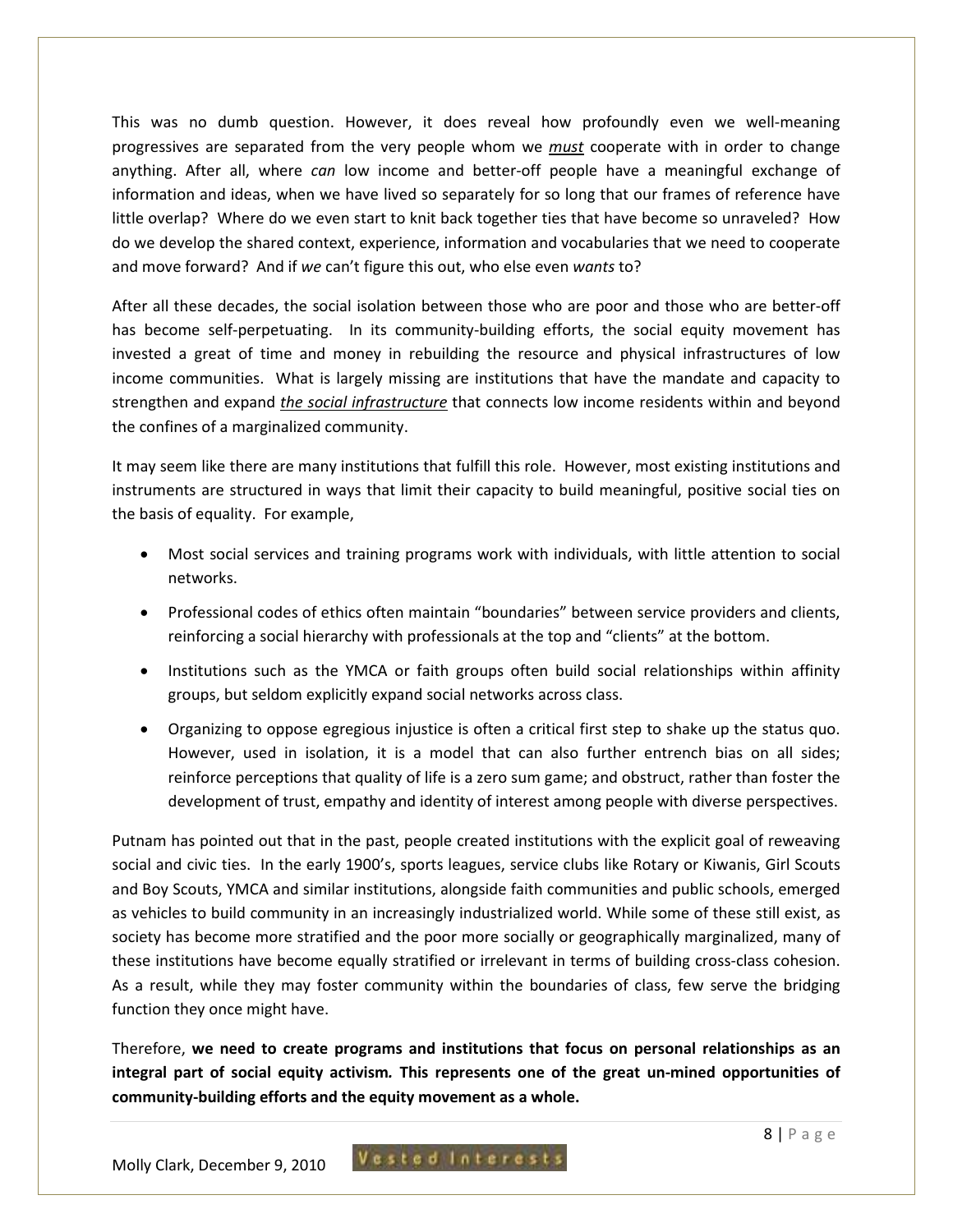Through MCP, we developed three experimental models<sup>xii</sup> that established new centers of social gravity to rebuild and reorganize community. These were places that made it acceptable and safe to identify, deconstruct and change inequitable behaviors and social constructs so those of us from different classes could meaningfully interact as equals. Though these models had different and complementary functions, the core of their work was the same: **To pull low income residents in from the fringes of the community, connect them with others within and outside of the neighborhood, and intentionally restructure these relationships to be more equitable and functional**. These models are discussed in detail in separate Vested Interests documents, but in brief they are:

- **Neighborhood Action Teams** and spin-off models that engaged Monument residents, reinforced "strong" social capital within the community, and built their capacity to *generate* (as opposed to advocate for) change in the community. $x^{\text{iii}}$
- **Monument Community Partnership**, a community-driven, cross-sector collaborative that focused on building relationships *between* residents, social service and government agencies, and other community stakeholders.
- **Monument Futures**, a grassroots economic development center which focused on engaging day laborers, other residents and local businesses, and building their social networks and skills for economic benefit.

A case study of Monument Futures that complements this document illustrates what happened when the Monument Community Partnership moved from a service-focused to a personal relationship-driven model of social change. It demonstrates the extent to which social networks are more than the sum of the individuals that make it up. The network becomes a creative new entity that changes and evolves as it increases in number and diversity. A few committed community connectors – resident leaders known as the Neighborhood Action Team facilitators, in connection with people like me and many other colleagues—created a social network which, over time, linked day laborers to the Mayor and other influential people in the broader community. Within this new network, we made headway redefining the terms of social inclusion and social status of residents.

#### **Conclusion: Social Networks, the Sustainability of Impact and a Call to Action**

Social networks, in essence, are a primary source of power in a society and an economy. They are comparable to an electrical grid, where connections both generate and transmit trust, empathy, information, resources, ideas and other resources, both tangible and intangible.

In addition to being mission-critical for the social equity movement, from our experience in Concord's Monument community, it seems possible that a social capital-network approach to social change could yield fundamentally different ways to think about sustainability. We could define a healthy, thriving, sustainable community as one in which residents are not merely consumers of social services and other resources, but *generators* of public goods and the community they want to live in.<sup>xiv</sup> For this to happen. they need other people. Christakis and Fowler observe,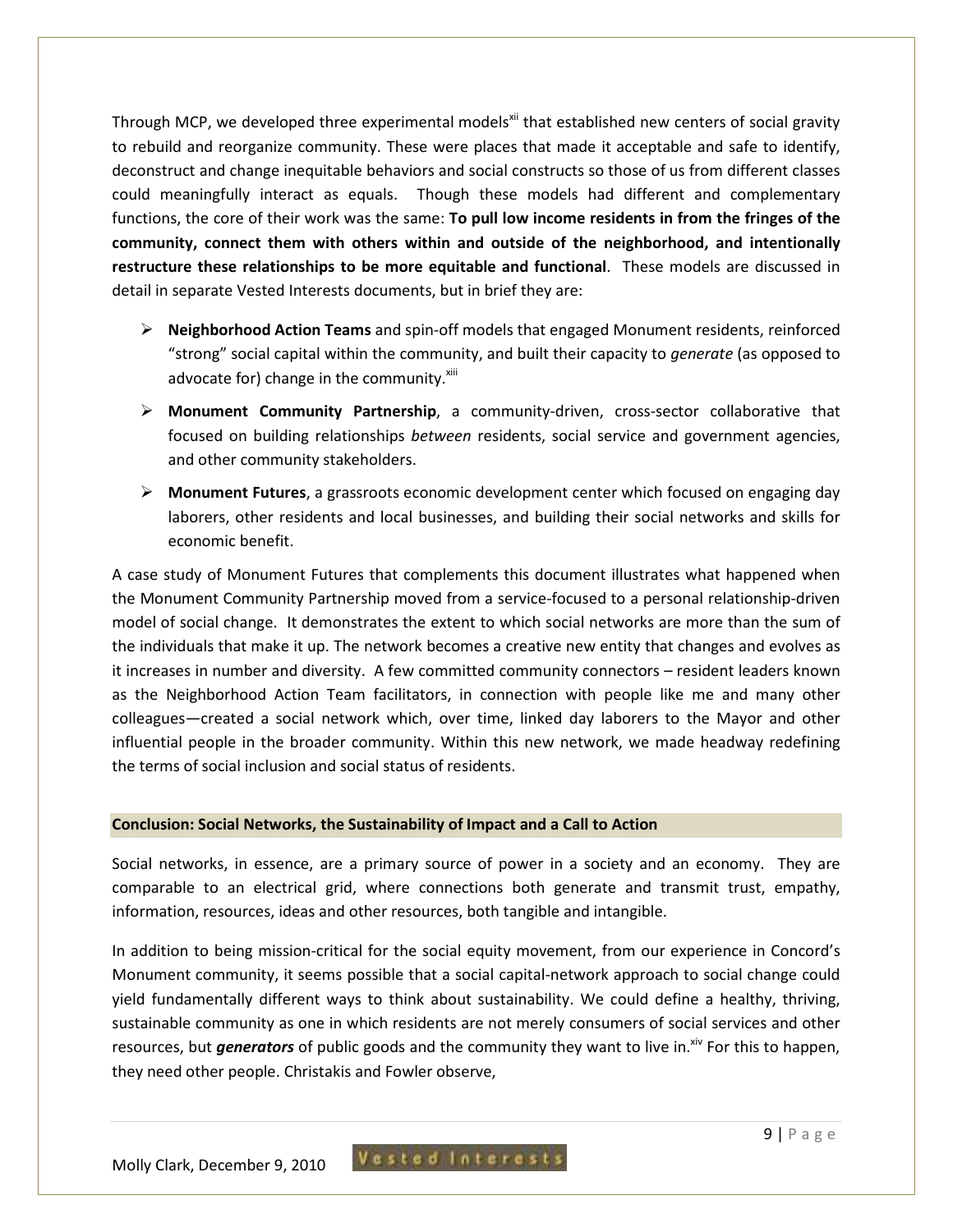The social networks that humans create are themselves public goods. Everyone chooses their own friends, but in the process an endlessly complex social network is created, and the network can become a resource that no one person controls but that all benefit from.<sup>xv</sup>

But, they add, when people live at the periphery of society, they are not in a position to tap the public goods that are fostered and created by social networks. That is why investing time and money in the development of social infrastructure promises to be a high-yield social investment. Once these connections are sufficiently restored, expanded, and strengthened, the network itself will generate the resources that fuel community and economic self-determination.<sup>xvi</sup>

#### T*he Work Ahead*

Through MCP, the NATs and Monument Futures, we accomplished a great deal. We showed that it is possible to strengthen relationships within a low income community, and for residents to become full partners in community problem-solving. We showed it is possible to forge social ties as equals between residents in a low income community and people who have been luckier in life (at least in terms of material comfort). We showed these networks could spark innovation and produce results that would not have been possible working in isolation from one another. And we showed that these networks create direct ways to change social norms through intentional, persistent effort.

Enough went so right that even we were surprised. However, these were early experiments and there is much left to do. We made mistakes and missteps along the way. People are still people, and we had our conflicts, some of which were resolved, some of which weren't. Every model we created could be taken further and improved on. Furthermore, we found that our growing social network constantly opened up new, intriguing opportunities and ideas that time, money or energy didn't allow us to pursue.

Through Vested Interests, we hope to persuade others in the social equity movement that building social networks must have a central role in our work. We urge that more communities, local governments and social activists expand on what MCP, Monument Futures, Family Independence Initiative and others have done in this area. We need the quality of relationships that make us willing to put something of ourselves on the line for each other. When enough of us have done this, we can create the world we want to live in far more quickly than you may think possible.

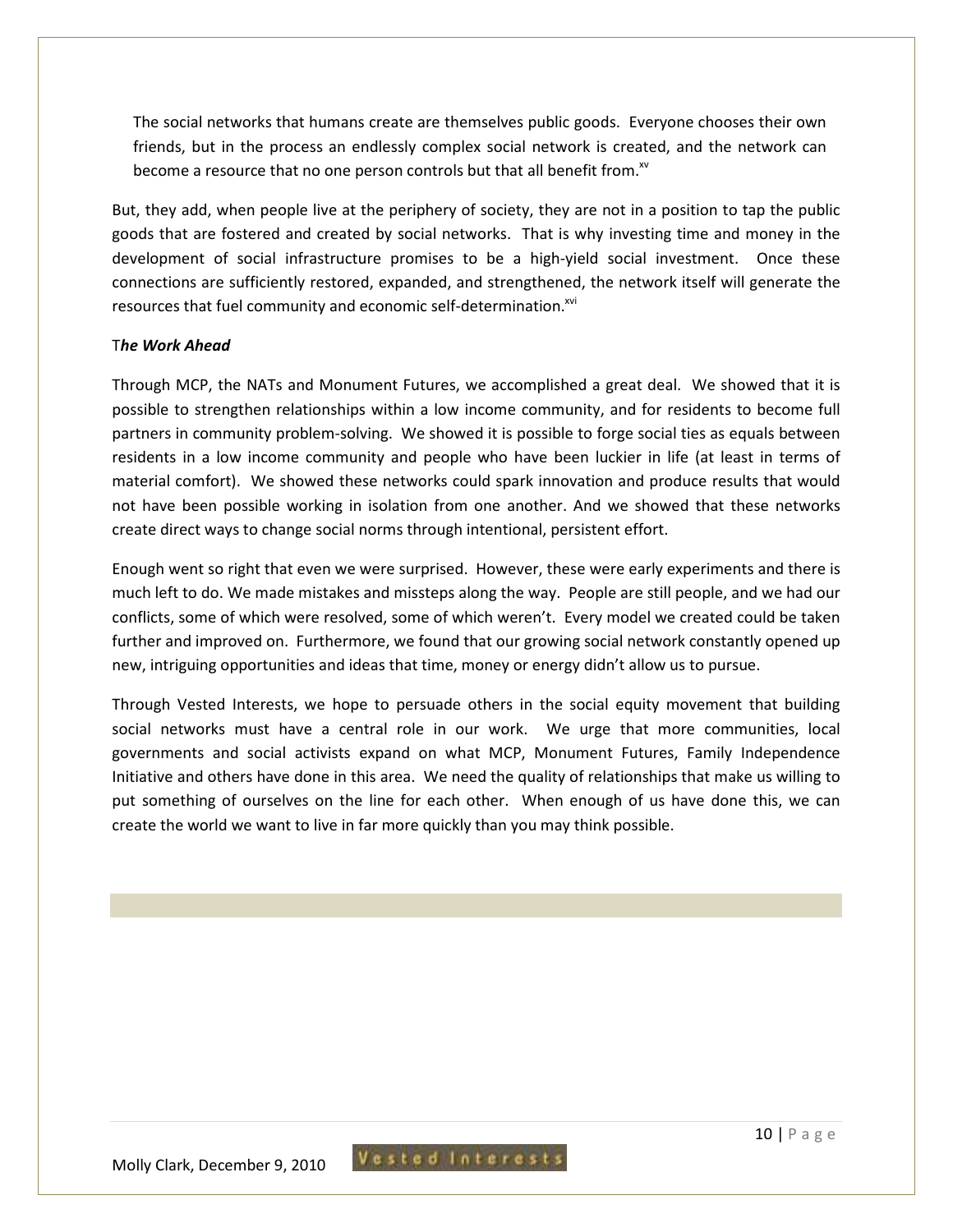#### **About Vested Interests and Molly Clark**

**Vested Interests** is a new social venture that addresses a critical gap in the social equity movement: creating peer-based social ties between low income and better-off communities as the most direct path to changing social norms and generating support for a more equitable and sustainable society. The Vested Interests approach focuses on building the social networks, the problem-solving capacities, and the social status of people who live in low income communities. **It is called Vested Interests,** *because everyone has something to contribute to and something to gain from closer social ties and shared prosperity*.

**The Interpersonal Theory of Change** and Vested Interests' community-building models are based on the combination of social networks, social action, and policy change that interact in a self-reinforcing dynamic. Social networks create the fertile social conditions essential for social equity programs and policy change efforts to take root and flourish, accelerating progress toward a more equitable, cohesive and sustainable society.

As Vested Interests' founder, I bring 30 years of experience in models that build social equity, spanning the worlds of community-building, economic development, public health and social enterprise. My experience includes executive management, strategic planning, organizational development, community organizing, leadership training and fundraising. Throughout my career, I feel lucky to have worked with cutting-edge grassroots and national organizations, including **Working Capital, Community Catalyst, the Family Independence Initiative,** and **MentorNet.** And most recently, I joined the Board of Directors of **People's Grocery**, a leading community-based food justice organization in Oakland, California.

My proudest achievements to date were as Executive Director of both **Monument Community Partnership** and **Monument Futures** in Concord, California. These organizations succeeded in doing what few believed possible: redefining a city to include some of its most marginalized residents – day laborers and undocumented immigrants – as respected peers, community leaders, benefactors and visionaries in their own right.

I created Vested Interests as a vehicle to help other communities and social equity practitioners weave social network-building models into their current practices and push experiments that create social capital into new territory. **If we do this on an ambitious enough scale, we can make substantial strides in creating social equity and reducing the wealth gap--not just within our lifetimes, but within the next three to five years.**

If you are interested in applying The Opportunity Makers or other Vested Interests models in your community or social equity initiative, or simply want to learn more about the Vested Interests approach, please visit our web site at www.vestedinterest.org or contact me at:

**Molly Clark, Founder Vested Interests 415-331-5043 - Office 415-302-2433 - Mobile**  molly@vestedinterests.org